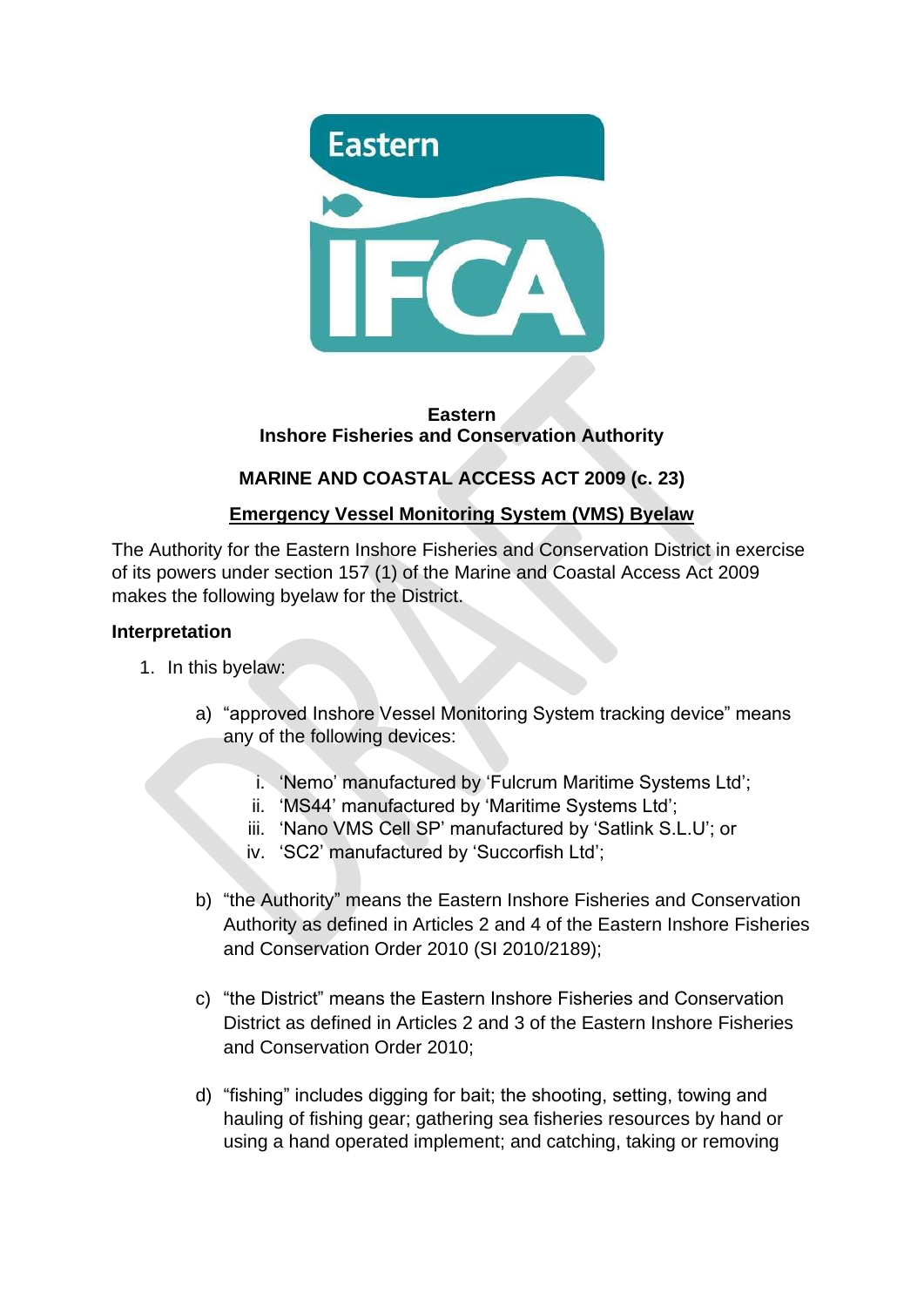sea fisheries resources and includes activities ancillary thereto including leaving port for the purpose of fishing;

- e) "fishing vessel" means a vessel registered under Part II of The Registry of Shipping and Seaman as governed by the provisions of the Merchant Shipping Act 1995 and the Merchant Shipping (Registration of Ships) Regulations 1993, or in the Channel Islands or Isle of Man; and in respect of which there is a valid fishing licence issued under the Sea Fish (Conservation) Act 1967 (c.84);
- f) "monitoring device" means either an approved Inshore Vessel Monitoring System tracking device or a Vessel Monitoring System +;
- g) "Overall Length" means the length of a vessel, defined as the distance in a straight line between the foremost point of the bow and the aftermost point of the stern, and, for the purposes of this definition:
	- i. the bow shall be taken to include the watertight hull structure, forecastle, stem and forward bulwark, if fitted, but shall exclude bowsprits and safety rails;
	- ii. the stern shall be taken to include the watertight hull structure, transom, poop, trawl ramp and bulwark, but shall exclude safety rails, bumkins, propulsion machinery, rudders and steering gear, and divers' ladders and platforms.
- h) "shrimp" means an organism of the species *Pandalus montagui* (commonly known as pink shrimp) or of the genera *Crangon* (including *Crangon crangon*, commonly known as brown shrimp) or *Palaemon*;
- i) "the required information" means;
	- i. The unique identification number of the monitoring device;
	- ii. The most recent geographical position of the fishing vessel using coordinates of latitude and longitude on the World Geodetic System 1984(9), with a position error or less than 10 meters;
	- iii. The date and time expressed in Co-ordinated Universal Time of any geographical position of the fishing vessel; and
	- iv. The speed and course of the fishing vessel at that time
- j) 'the person in charge' means the owner, master or charterer, if any, of the fishing vessel.
- k) "Vessel Monitoring System +" means the UK approved Vessel Monitoring System terminal manufactured by 'AST';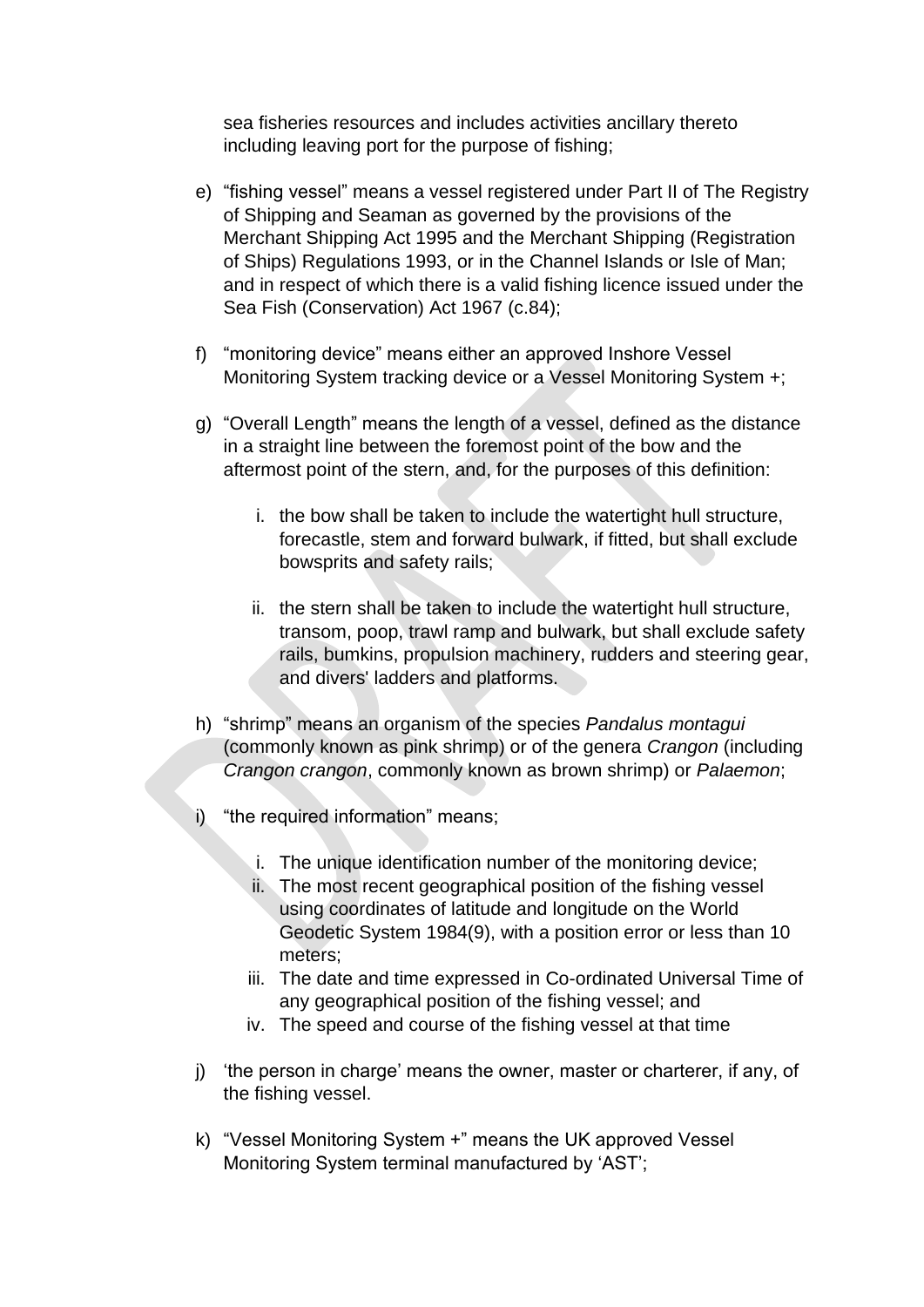- l) "Wash and North Norfolk Coast" means the area set out in Schedule 1;
- m) "whelk" means a marine organism of the species *Buccinmum undatum*.
- 2. Co-ordinates used in this byelaw are measured from WGS 84 datum. WGS 84 means the World Geodetic System as revised in 1984 and 2004.

## **Prohibitions**

- 3. A person must not:
	- a) fish for shrimps or whelks within the Wash and North Norfolk Coast; or
	- b) transit the Wash and North Norfolk Coast during a fishing trip for shrimps or whelk; or
	- c) carry on board a fishing vessel shrimps or whelks within the Wash and North Norfolk Coast

unless all the requirements set out in paragraphs 4 (the 'installation requirement'), 5 (the 'reporting requirement') and 6 (the 'responsibilities requirement') are met.

- 4. The 'installation requirement' is that the fishing vessel must have a monitoring device installed by the date specified in Schedule 2.
- 5. The 'reporting requirement' is that:
	- a) when installed, the monitoring device must transmit the required information to the Marine Management Organisation United Kingdom Vessel Monitoring System Hub at least once in every three-minutes from the day it is installed on a fishing vessel; or
	- b) In strict accordance with any authorisation is given under paragraph  $7(c)$ .
- 6. The 'responsibilities requirement' is that, once the monitoring device is installed, the person in charge of the fishing vessel must use all reasonable endeavours to ensure that;
	- a) the monitoring device is operational;
	- b) the monitoring device is not capable of being manually overridden;
	- c) the monitoring device is not destroyed, damaged, rendered inoperative, or otherwise interfered with;
	- d) any antenna connected to the monitoring device is not obstructed in any way; and
	- e) the power supply to the monitoring device is not interrupted.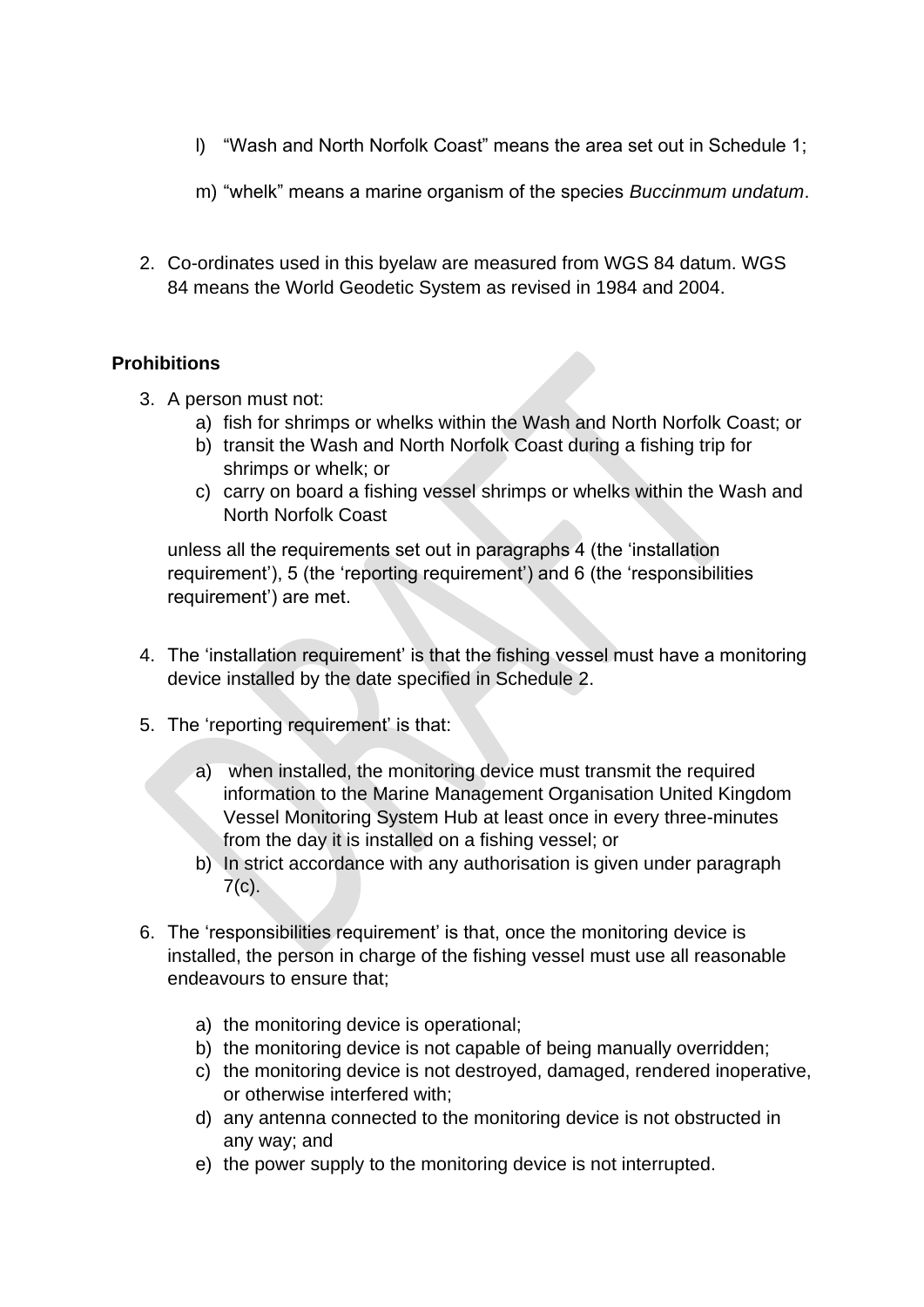#### **Failure of a monitoring device**

- 7. If the monitoring device on board the fishing vessel becomes incapable of meeting the reporting requirement, the person in charge, at the point at which they know, or could reasonably be expected to know the device had stopped transmitting, must:
	- a) contact the relevant supplier of the monitoring device to determine a timescale for the device to be repaired to be able to meet the reporting requirements;
	- b) notify the Authority; and
	- c) ensure that the fishing vessel is not used to fish for shrimp or whelks unless written authorisation to continue to fish is provided by the Authority and in strict accordance with any conditions therein.
- 8. A notification under paragraph 7(b)) must include:
	- a) the unique identification number of the monitoring device;
	- b) the name and Port Letters and Number of the fishing vessel upon which the monitoring device is installed;
	- c) where known, by the person in charge of the vessel;
		- i. the date and time at which the monitoring device stopped transmitting the required information;
	- d) the estimated timescale for the monitoring device to be repaired to be able to meet the reporting requirements.
- 9. Authorisation to continue to fish under paragraph 7(c) may be given;
	- a) where the device meets the reporting requirement; or
	- b) where the device does not meet the reporting requirement:
		- i. at the absolute discretion of the Authority;
		- ii. for a period of time specified by the Authority;
		- iii. subject to conditions contained within such authorisation; and
		- iv. subject to review and withdrawal at any time should the Authority deem it appropriate to do so.

#### **Coming into force and duration**

10.the byelaw comes into force on 9 June 2022 and remains in force, unless revoked or extended, until 8 June 2023.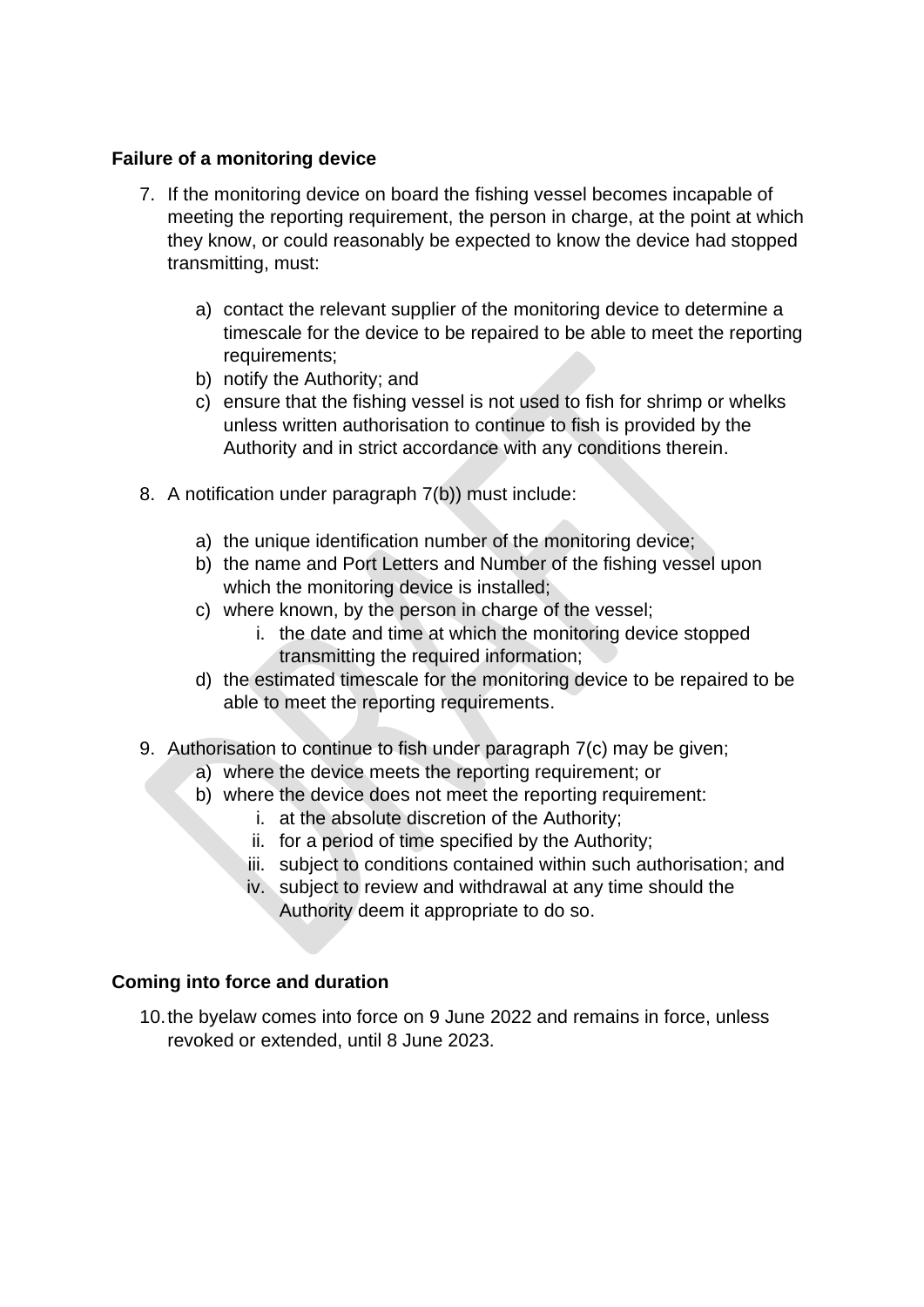I hereby certify that The Emergency Vessel Monitoring System (VMS) Byelaw was made under section 157 of the Marine and Coastal Access Act (c.23) at the Eastern IFCA meeting on 8 June 2022.

The said byelaw comes into force on 9 June 2022..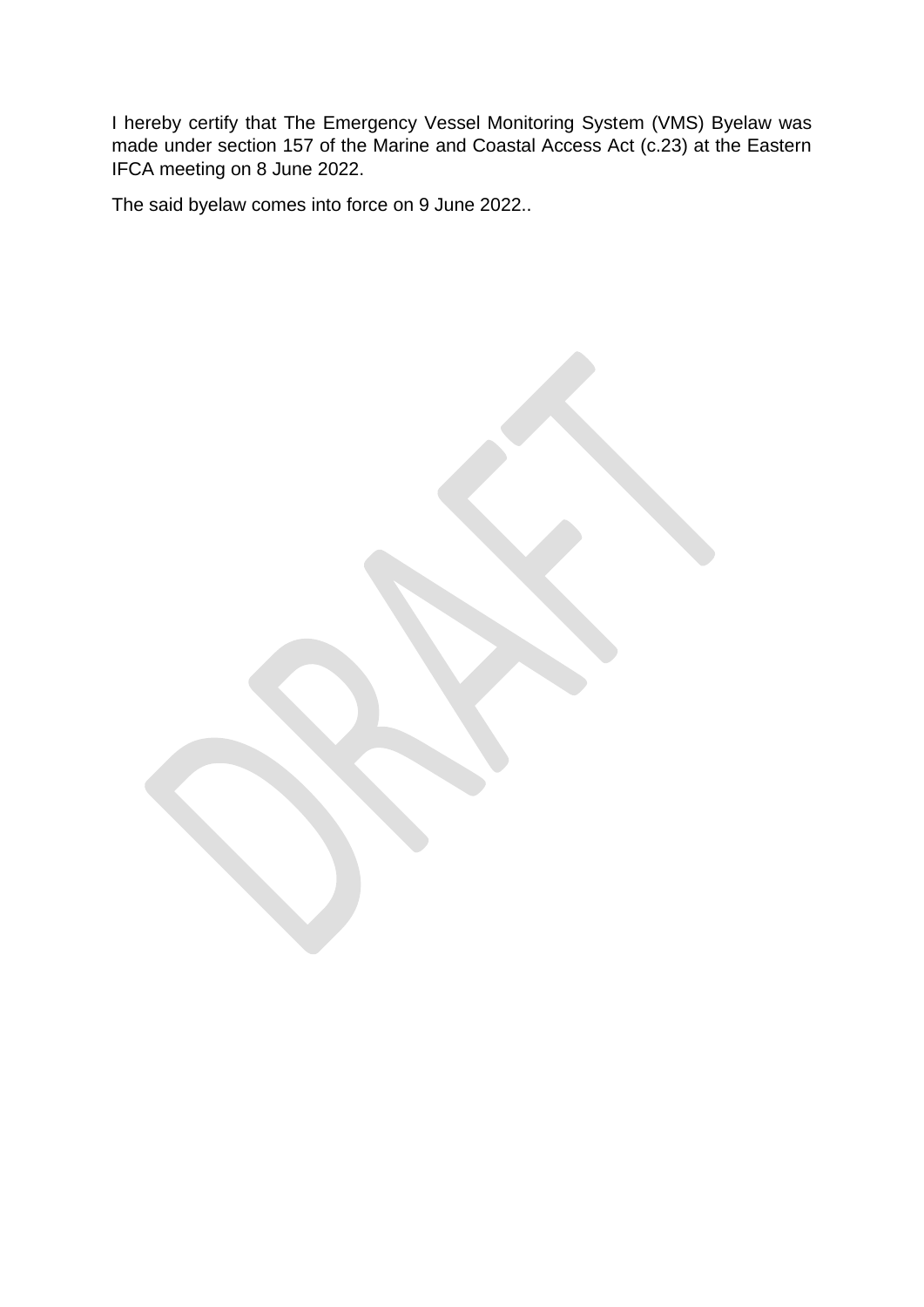### **Schedule 1 – The Wash and North Norfolk Coast**

The Wash and North Norfolk Coast is defined as the area of the District landward of a line drawn connecting the points listed in the table below and as set out in Figure 1 for illustrative purposes.

| <b>Point</b> | Latitude              | Longitude              |
|--------------|-----------------------|------------------------|
| Α            | $53^{\circ}$ 11.01' N | 000° 21.27' E          |
| в            | $53^{\circ}$ 11.01' N | $000^{\circ}$ 31.61' E |
| C            | $52^{\circ}$ 57.07' N | 001° 33.35' E          |
|              | $52^{\circ}$ 52.12' N | 001° 27.19' E          |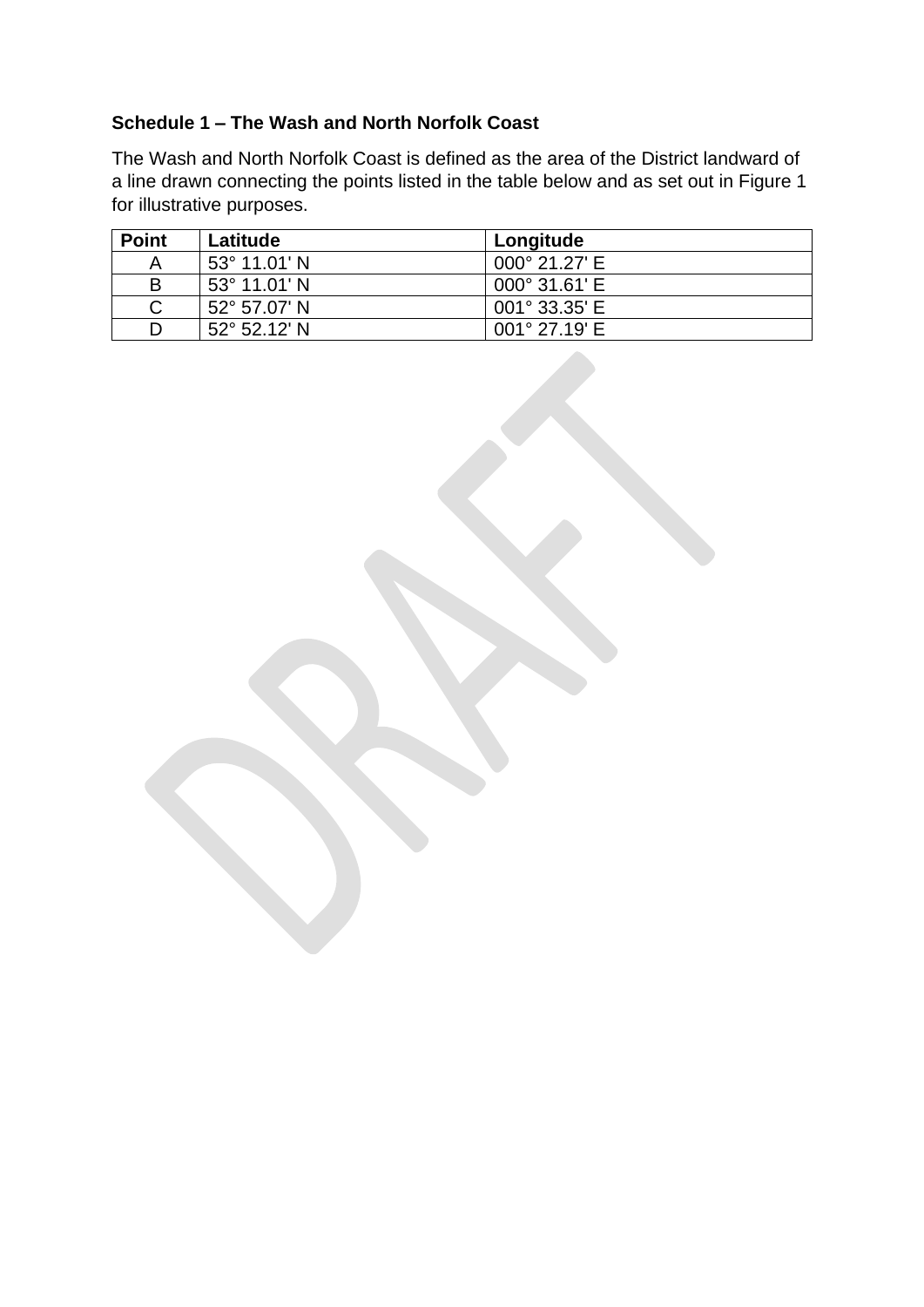